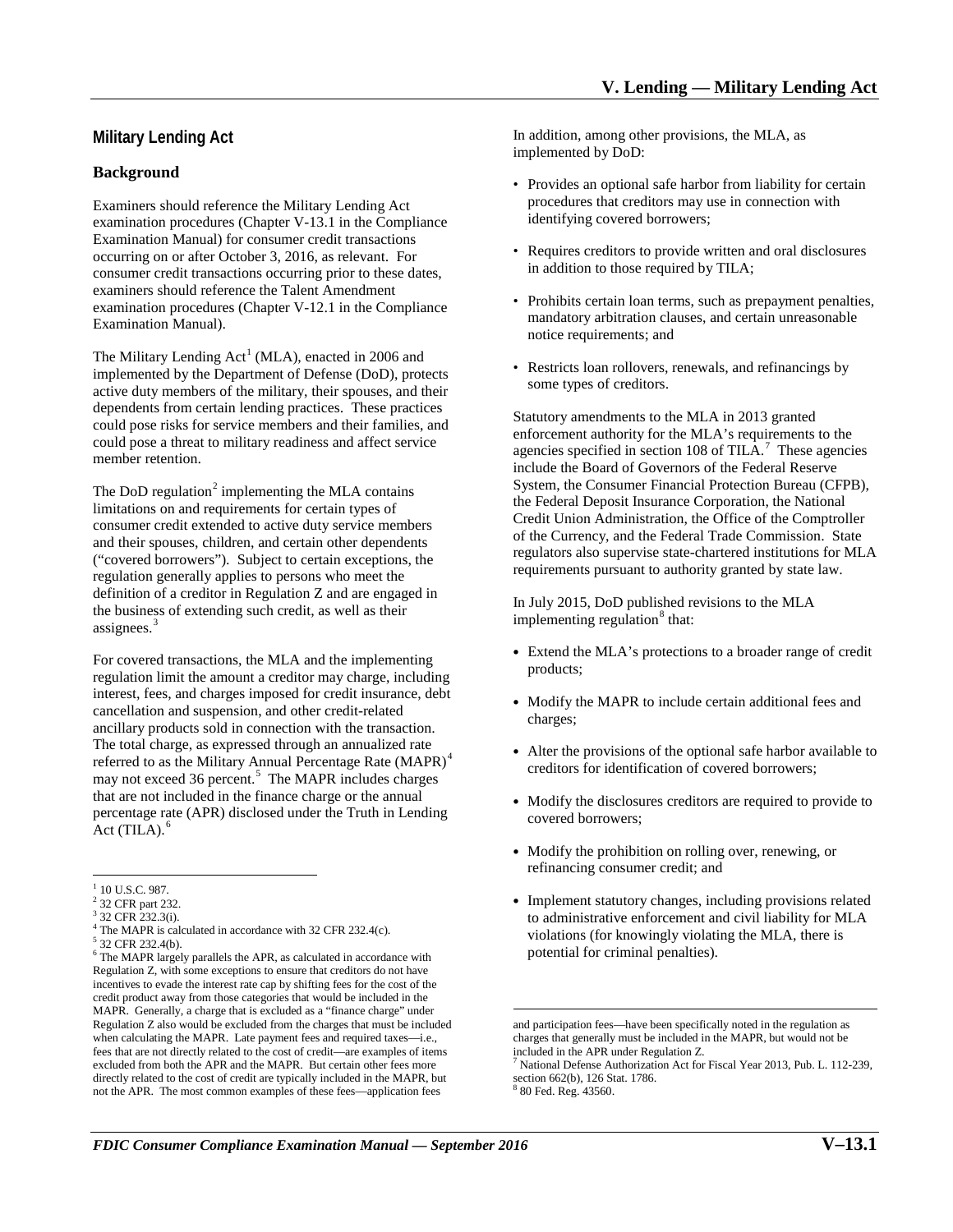of credit, namely: narrowly defined payday loans, motor particular terms. The current rule defines "consumer credit" the definition in Regulation Z. Some examples of additional to covered borrowers include: Previously, the MLA regulation only applied to certain types vehicle title loans, and tax refund anticipation loans with subject to the MLA much more broadly, generally paralleling credit products now subject to MLA protections when made

- Credit cards;
- Deposit advance products;
- services); <sup>[9](#page-1-0)</sup> and • Overdraft lines of credit (but not traditional overdraft
- Certain installment loans (but not installment loans expressly intended to finance the purchase of a vehicle or personal property when the credit is secured by the vehicle or personal property being purchased).

 inception. For most products, creditors are required to come Credit agreements that violate the MLA are void from into compliance with DoD's July 2015 rule on October 3, 2016. For credit card accounts, creditors are not required to come into compliance with the rule until October 3,  $2017$ .<sup>10</sup>

### **Definitions (§ 232.3)**

### **Consumer Credit**

*Consumer credit* is "credit offered or extended to a covered borrower primarily for personal, family, or household purposes, and that is:

- Subject to a finance charge; or
- • Payable by a written agreement in more than four installments."

 The MLA regulation's definition of "consumer credit" has been amended to align more closely with the definition of the as used in the MLA regulation should wherever possible be interpreted consistently with Regulation Z. Notably, same term in Regulation Z. It is DoD's intent that the term

 however, the MLA and the implementing regulation do not apply to certain types of loans extended to covered borrowers that are covered by Regulation Z, including:

- an interest in a dwelling), including transactions to finance • Residential mortgages (any credit transaction secured by the purchase or initial construction of a dwelling, any refinance transaction, a home equity loan or line of credit, or a reverse mortgage;
- purchase of a motor vehicle $1$ <sup>[11](#page-1-2)</sup> when the credit is secured • Credit transactions expressly intended to finance the by the motor vehicle being purchased; and
- purchase of personal property when the credit is secured • Credit transactions expressly intended to finance the by the property being purchased.

 price of the securing personal property does not fall under this last exception. Note: A transaction where a creditor simultaneously extends an additional cash advance beyond the purchase

#### **Covered Borrower**

 covered member of the armed forces or a dependent of a A *covered borrower* is a consumer who, at the time the consumer becomes obligated on a consumer credit transaction or establishes an account for consumer credit, is a covered member (as defined in 32 CFR 232.3(g)(2) and  $(g)(3)$ ).

 Covered members of the armed forces include members of currently serving on active duty pursuant to title 10, title 14, or title 32 of the U.S. Code under a call or order that does not defined in 10 U.S.C. 101(d)(6). the Army, Navy, Marine Corps, Air Force, or Coast Guard specify a period of 30 days or fewer, or such a member serving on Active Guard and Reserve duty as that term is

The term *dependent* refers to a covered member's:

• Spouse;

 $\overline{a}$ 

- Children under age 21;
- Children under age 23 enrolled full-time at an approved institution of higher learning and dependent on a covered member (or dependent at the time of the member's or former member's death) for over one-half of their support; or

 $\overline{a}$ 

<span id="page-1-2"></span><span id="page-1-1"></span><span id="page-1-0"></span> used to pay an item that overdraws an asset account and for which the credit card accounts to a date not later than October 3, 2018. For all other credit products, a creditor must comply with the applicable requirements of <sup>9</sup> An overdraft line of credit with a finance charge is a covered consumer credit product when: it is offered to a covered borrower; the credit extended by the creditor is primarily for personal, family, or household purposes; it is covered borrower pays any fee or charge; and the extension of credit for the item and the imposition of a fee were previously agreed upon in writing. 10 For purposes of the extended compliance date, the credit card accounts must be under an open-end (not home-secured) consumer credit plan. DoD may, by order, further extend the expiration of the limited exemption for the July 2015 rule by October 3, 2016 for all consumer credit transactions or accounts for consumer credit consummated or established on or after October 3, 2016.

 vehicles (RVs), golf carts, or motor scooters. <sup>11</sup> For purposes of the MLA, the term "vehicle" includes any self-propelled vehicle primarily used for personal, family, or household purposes for onroad transportation. The term does not include motor homes, recreational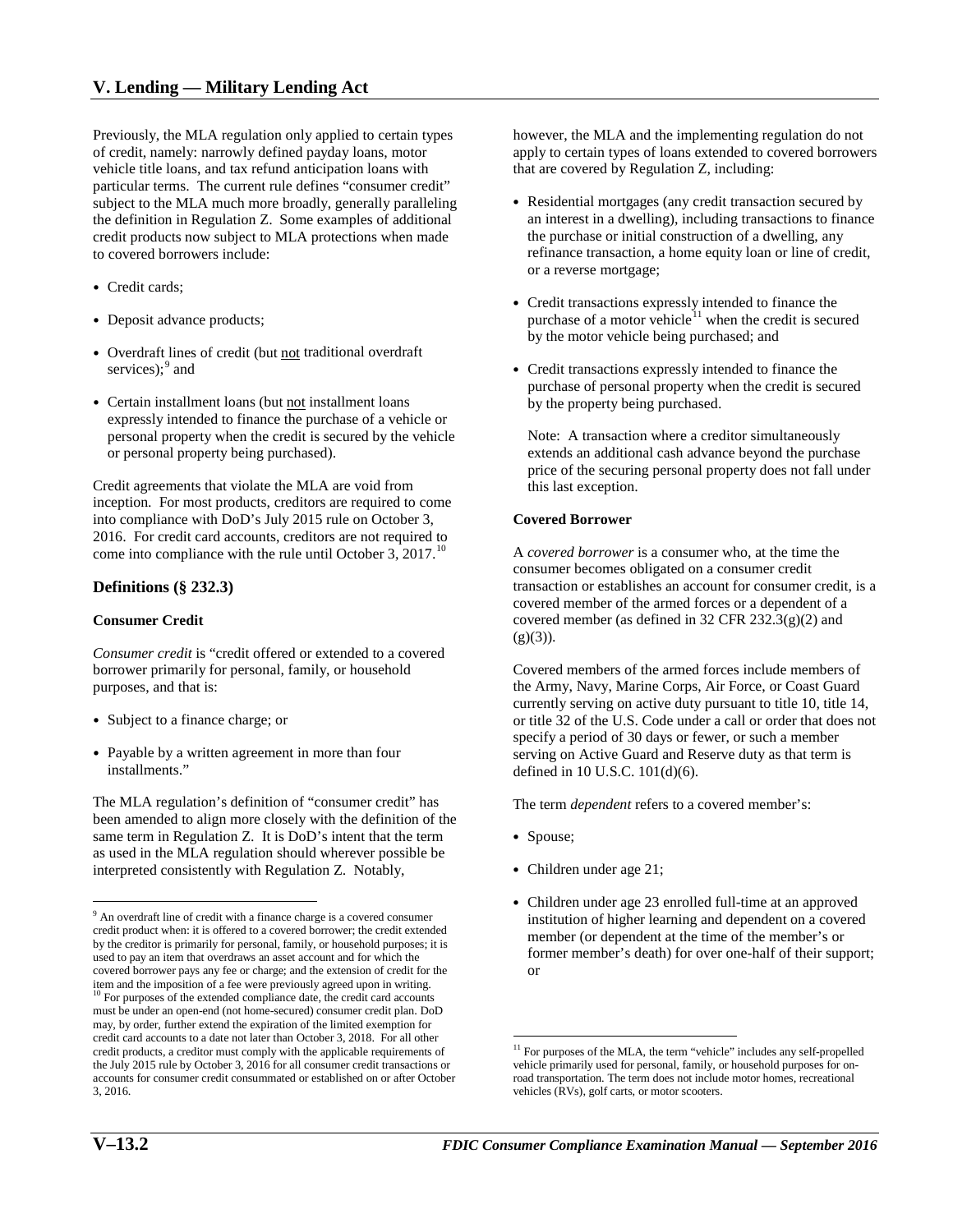• Children of any age incapable of self-support due to mental or physical incapacity that occurred while a dependent of the covered member under the preceding two bullets and dependent on a covered member (or dependent at the time of the member's or former member's death) for over one-half of their support.

 dependent of a covered member. Paragraphs (E) and (I) of Other relationships may also qualify an individual as a 10 U.S.C. 1072(2) reference other relationships that qualify individuals as dependents under the MLA.

 obligated on a credit transaction or establishes an account for Per 32 CFR 232.2(a)(1), the regulation does not apply to a credit transaction or account relating to a consumer who is not a covered borrower at the time that he or she becomes credit. Additionally, the regulation does not apply to a credit transaction or account (which would otherwise be consumer credit) relating to a consumer once the consumer no longer is a covered borrower.

#### **Creditor**

Except as provided in  $32$  CFR  $232.8(a)$ , (f), and (g), a *creditor* under the MLA is a person who is:

- Engaged in the business of extending consumer credit;<sup>[12](#page-2-0)</sup> or
- An assignee of a person engaged in the business of extending consumer credit with respect to any consumer credit extended.

 With respect to 32 CFR 232.8(a) only (relating to limitations transactions or similar payday loan transactions. However, pursuant to 232.8(a), the term does not include a person that savings association, or credit union. on rollovers, renewals, repayments, refinancings, and consolidations), the term *creditor* means a person engaged in the business of extending consumer credit subject to applicable law to engage in deferred presentment is chartered or licensed under Federal or State law as a bank,

savings association, or credit union.<br>With respect to 32 CFR 232.8(f) only (relating to limitations on the use of a vehicle title as security), the term *creditor*  Federal or State law as a bank, savings association, or credit does not include a person that is chartered or licensed under union.

With respect to 32 CFR 232.8(g) only (relating to limitations on requiring establishment of an allotment as a condition for extending credit), the term *creditor* does not include a "military welfare society," as defined in 10 U.S.C.

 U.S.C. 1007(h)(4). 1033(b)(2), or a "service relief society," as defined in 37

#### **Military Annual Percentage Rate (MAPR)**

 Borrowers (Calculation of MAPR) (§ 232.4)" for more information about calculating the MAPR). The MAPR for The *MAPR* is the cost of the consumer credit expressed as an annual rate, calculated in accordance with 32 CFR 232.4(c) (*see* "Terms of Consumer Credit Extended to Covered covered transactions must not exceed 36 [percent.](https://percent.13)<sup>13</sup>

#### **Short-Term, Small Amount Loan**

 Covered Borrowers (Calculation of MAPR) (§ 232.4)" for more information about calculating the MAPR). A short-Under certain circumstances, an application fee for a *shortterm, small amount loan* may be excluded when calculating the MAPR (*see* "Terms of Consumer Credit Extended to term, small amount loan is a closed-end loan that is:

- Subject to and made in accordance with a Federal law (other than the MLA) that expressly limits the rate of interest that a Federal credit union or an insured depository institution may charge on an extension of credit, provided that the limitation set forth in that law is comparable to a limitation of an annual percentage rate of interest of 36 percent; and
- conditions of a rule, prescribed by the appropriate Federal • Made in accordance with the requirements, terms, and regulatory agency (or jointly by such agencies), that implements the Federal law described in the paragraph above, provided further that such law or rule contains:
	- o A fixed numerical limit on the maximum maturity term, which term shall not exceed nine months; and
	- o A fixed numerical limit on any application fee that may be charged to a consumer who applies for such closed-end loan.

### **Borrowers (Calculation of MAPR) (§ 232.4) Terms of Consumer Credit Extended to Covered**

#### **Types of Fees to Include in MAPR Calculation**

 $\overline{a}$ 

 cycle for open-end credit. For credit card accounts, creditors Under the MLA, a creditor may not impose an MAPR greater than 36 percent in connection with an extension of consumer credit that is closed-end credit or in any billing

<span id="page-2-1"></span><span id="page-2-0"></span> $\overline{a}$  with its affiliates meets the transaction standard for a "creditor" under  $12$  For the purposes of this definition, a creditor is engaged in the business of extending consumer credit if the creditor considered by itself and together Regulation Z with respect to extensions of consumer credit to covered **borrowers** 

 rates and fees an institution may impose for consumer credit transactions covered by the regulation, but in no instance may such rates and fees exceed <sup>13</sup> The regulation also prohibits an institution from imposing an MAPR except as authorized by applicable Federal or State law. Depending on the type of institution, different Federal or State laws may govern the maximum the 36-percent MAPR cap contained in the regulation.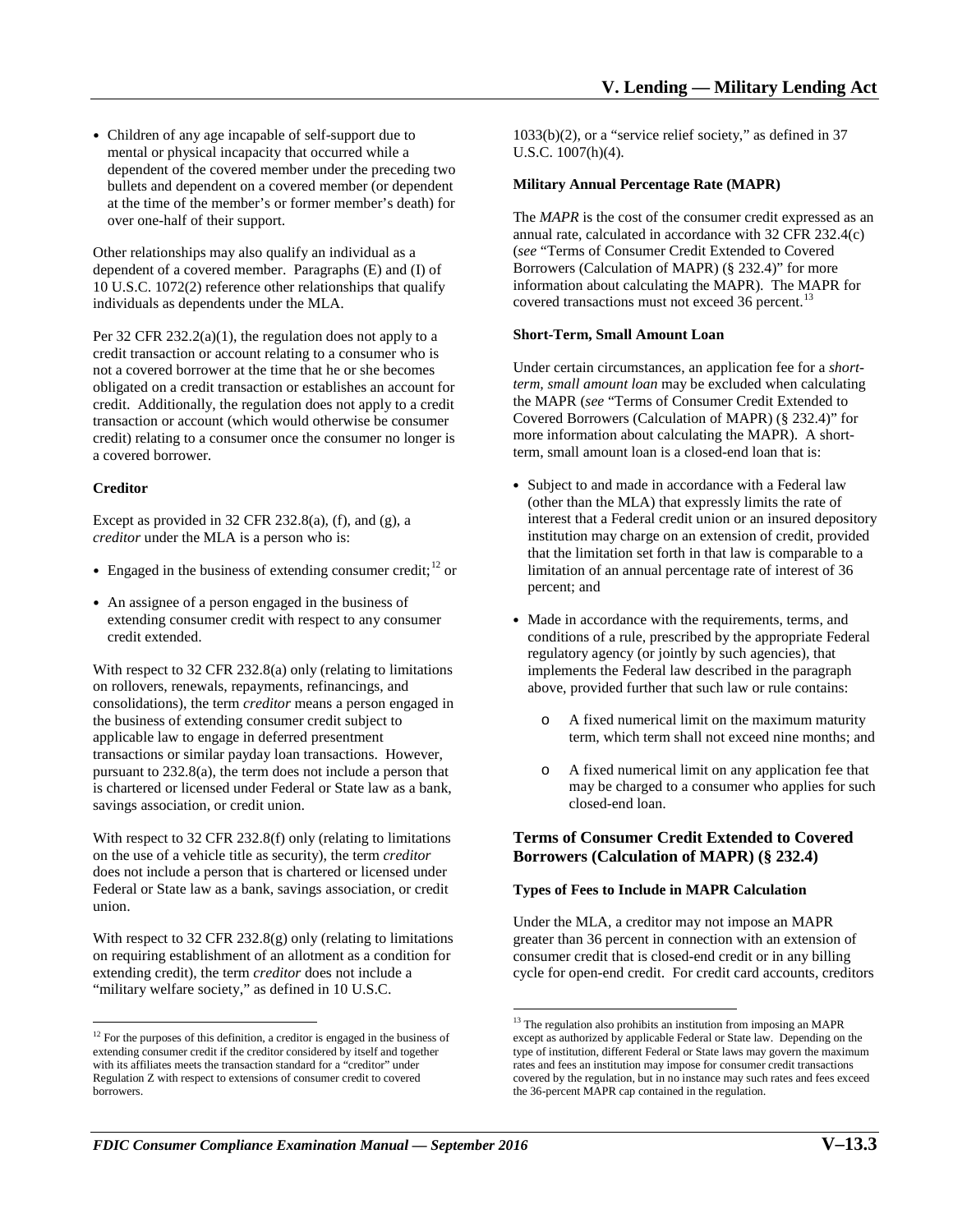are not required to comply with DoD's July 2015 rule until October 3, 2017.

October 3, 2017.<br>The following charges included in the MAPR ("charges") must be included in the calculation of the MAPR for both closed- and open-end credit, as applicable:

- Any credit insurance premium or fee, any charge for single premium credit insurance, any fee for a debt cancellation contract, or any fee for a debt suspension agreement;
- Any fee for a credit-related ancillary product sold in connection with the credit transaction for closed-end credit or an account for open-end credit; and
- Except for a bona fide fee (other than a periodic rate) charged to a credit card account, which may be excluded if the bona fide fee is reasonable:
	- o Finance charges associated with the consumer credit;
	- o Any application fee charged to a covered borrower who applies for consumer credit, other than an application fee charged by a Federal credit union or an insured depository institution when making a short-term, small amount loan provided that the application fee is charged to the covered borrower not more than once in any rolling 12-month period (*see* note below); and
	- plan or arrangement for consumer credit. (*See* "*No*  open-end credit). o In general, any fee imposed for participation in any *Balance During a Billing Cycle*" section below for more information on the MAPR calculation rules when there is no balance during a billing cycle for

These charges are to be included in the MAPR calculation even if they would be excluded from the calculation of the finance charge under Regulation Z.

 computation of the MAPR under the conditions noted in the Note: One application fee charged by a creditor making a short-term, small amount loan can be excluded from the definition of a short-term, small amount loan. However, if a creditor charges a second application fee to a covered borrower who applies for a second short-term, small amount loan within a rolling 12-month period, then that second fee (and any subsequent application fees charged during that period) is not eligible for the exclusion and must be included when computing the MAPR for that loan.

### <span id="page-3-0"></span> **Computing the MAPR for Closed-End Credit**

For closed-end credit, the MAPR shall be calculated following the rules for calculating and disclosing the "Annual Percentage Rate (APR)" for credit transactions

 above. *See* Examination Checklist for the types of fees that would be included or excluded from the MAPR calculation. under Regulation Z based on the MAPR charges listed

### **Computing the MAPR for Open-End Credit**

Generally, the MAPR for open-end credit should be calculated following the rules for calculating the effective annual percentage rate for a billing cycle as set forth in 12 CFR 1026.[14](#page-3-0)(c) and (d) of Regulation  $Z^{14}$  (as if a creditor must comply with that section) based on the charges listed above.

 opening, renewing, or continuing an account must be charges are among those in the above "Types of Fees to Even if a fee is otherwise eligible to be excluded under 12 CFR 1026.14(c) and (d), the amount of charges related to included in the calculation of the MAPR to the extent those Include in MAPR Calculation".

 *No Balance During a Billing Cycle.* For open-end credit, if is imposed. the MAPR cannot be calculated in a billing cycle because there is no balance in the billing cycle, a creditor may not impose any fee or charge during that billing cycle, except that the creditor may impose a fee for participation in any plan or arrangement for that open-end credit so long as the participation fee does not exceed \$100.00 annually, regardless of the billing cycle in which the participation fee

is imposed.<br>Note: the \$100.00-per-year limitation on the amount of the participation fee does not apply to a bona fide participation fee charged to a credit card account consistent with 32 CFR 232.4(d).

 where there is no balance during the billing cycle. For Creditors may impose fees or charges that are excluded from the calculation of the MAPR during a particular billing cycle example, if a creditor charged a late fee for a late payment in accordance with its credit agreement with the covered borrower and in compliance with Regulation Z, the creditor may charge the fee, regardless of whether there is a balance in the billing cycle, because a late fee is not among the charges that are included in the calculation of the MAPR.

 *Generally.* For consumer credit extended in a credit card *Bona Fide Fees Charged to a Credit Card Account,*  account under an open-end (not home-secured) consumer credit plan, a bona fide fee, other than a periodic rate, is not a charge required to be included in the MAPR calculation,

 $\overline{a}$ 

 computing the APR under several scenarios, such as: (1) when the finance charge is determined solely by applying one or more periodic rates; (2) when the finance charge during a billing cycle is or includes a fixed or other charge that is not due to application of a periodic rate, other than a charge with respect to a specific transaction; and (3) when the finance charge during a billing cycle is or includes a charge relating to a specific transaction during  $14$  Sections 1026.14(c) and (d) of Regulation Z provide for the methods of the billing cycle.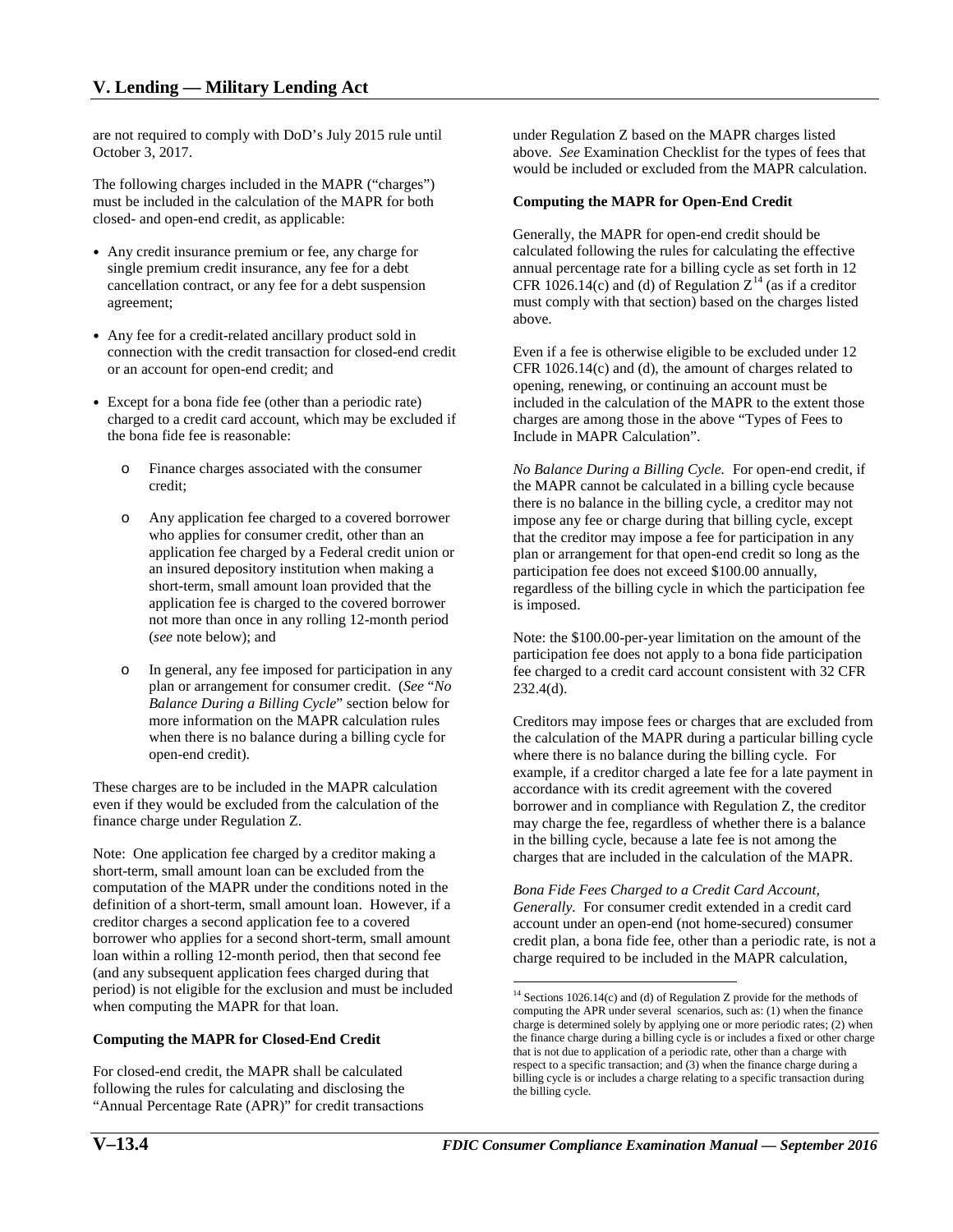provided the fee is both bona fide and reasonable for the type of fee. There is no exclusion for "bona fide fees" on accounts that are not credit card accounts.

 The exclusion for bona fide fees on credit card accounts does not apply to the following fees:

- Any credit insurance premium or fee, including any charge for single premium credit insurance, any fee for a debt cancellation contract, or any fee for a debt suspension agreement; or
- Any fee for a credit-related ancillary product sold in connection with the credit transaction for closed-end credit or an account for open-end credit.

Note: A minimum interest charge on a credit card account that is generally disclosed in an account-opening table can be a bona fide fee excludable from the MAPR calculation if it meets the conditions for exclusion.

 service. This comparison is designed to be an "elementary To assess whether a bona fide fee is "reasonable," the fee must be compared to fees typically imposed by other creditors for the same or a substantially similar product or like-kind standard," as illustrated in the examples below:

 extensions of credit in the form of cash or its equivalent. *Example #1:* When assessing a bona fide cash advance fee, that fee must be compared to fees charged by other creditors for transactions in which consumers receive

 *Example #2:* When assessing a foreign transaction fee, that for a good or service, and does not involve the provision fee may not be compared to a cash advance fee because the foreign transaction fee involves the service of exchanging the consumer's currency (e.g., a reserve currency) for the local currency demanded by a merchant of cash to the consumer.

 It is generally permissible to consider benefits provided by reasonable overall. For participation fees, the rule gives account, or to other factors relating to the credit card account. credit card rewards programs in determining whether a fee is additional guidance for determining whether a fee is reasonable: if the amount of the fee reasonably corresponds to the credit limit in effect or credit made available when the fee is imposed, to the services offered under the credit card

under that account. *Example #3*: Even if other creditors typically charge \$100.00 annually for participation in credit card accounts, a \$400.00 fee nevertheless may be reasonable if (relative to other accounts carrying participation fees) the credit made available to the covered borrower is significantly higher or additional services or other benefits are offered

Bona Fide Fees Charged to a Credit Card Account, Safe adaptable" safe harbor standard for a "reasonable" amount of Exchange Commission filings, Consolidated Reports of websites, or commercially compiled sources of information. For purposes of choosing creditors for comparison, note that which the k those hand the active charge is the consent of the charge of the consent of the card Account Safe Consent of the consent of the consent of the consent of the consent of the consent of the consent of the consen *Harbor*. The regulation provides a "firm, yet flexibly a bona fide fee on a credit card account. A bona fide fee is reasonable if the amount of the fee is less than or equal to an average amount of a fee for the same or a substantially similar product or service charged by five or more creditors each of whose U.S. credit cards in force is at least \$3 billion in an outstanding balance (or at least \$3 billion in loans on U.S. credit card accounts initially extended by the creditor) at any time during the three-year period preceding the time such average is computed. Creditors may use publicly available information regarding credit cards in force and/or fees charged on those credit cards, such as Securities and Condition and Income, agreements posted on the CFPB's website [\(http://www.consumerfinance.gov/credit](http://www.consumerfinance.gov/credit-cards/agreements/)[cards/agreements/\)](http://www.consumerfinance.gov/credit-cards/agreements/), agreements posted on creditors' own a creditor may meet the \$3 billion threshold even if the creditor has sold the credit card loans to a special-purpose vehicle or entered into another arrangement so that securities backed by the loans may be issued.

 calculated using the safe harbor standard also may be card account. A bona fide fee charged by a creditor is not fee for the same or a substantially similar product or service. A bona fide fee that is higher than an average amount reasonable depending on other factors relating to the credit unreasonable solely because other creditors do not charge a

 *Effect of Charging Fees on Bona Fide Fees.* If a creditor imposes a fee or fees that cannot be excluded from the another type of fee may be excluded as a bona fide fee. MAPR (*see* "Types of Fees to Include in MAPR Calculation" ) and imposes a finance charge on a covered borrower, the total amount of the fee(s) and finance charge(s) shall be included in the MAPR. This does not affect whether

 included in the MAPR. However, if a creditor imposes any fee (other than a periodic rate or charges that must be included in the MAPR) that is not a bona fide fee and imposes a finance charge on a covered borrower, the total amount of those fees, including any bona fide fees, and other finance charges shall be

*Example #1*: In a credit card account under an open-end (not home-secured) consumer credit plan during a given billing cycle, Creditor A imposes on a covered borrower a fee for a debt cancellation product, a finance charge, and a reasonable bona fide foreign transaction fee. Only the fee for the debt cancellation product and the finance charge must be included when calculating the MAPR.

*Example #2:* In a credit card account under an open-end (not home-secured) consumer credit plan during a given billing cycle, Creditor B imposes on a covered borrower a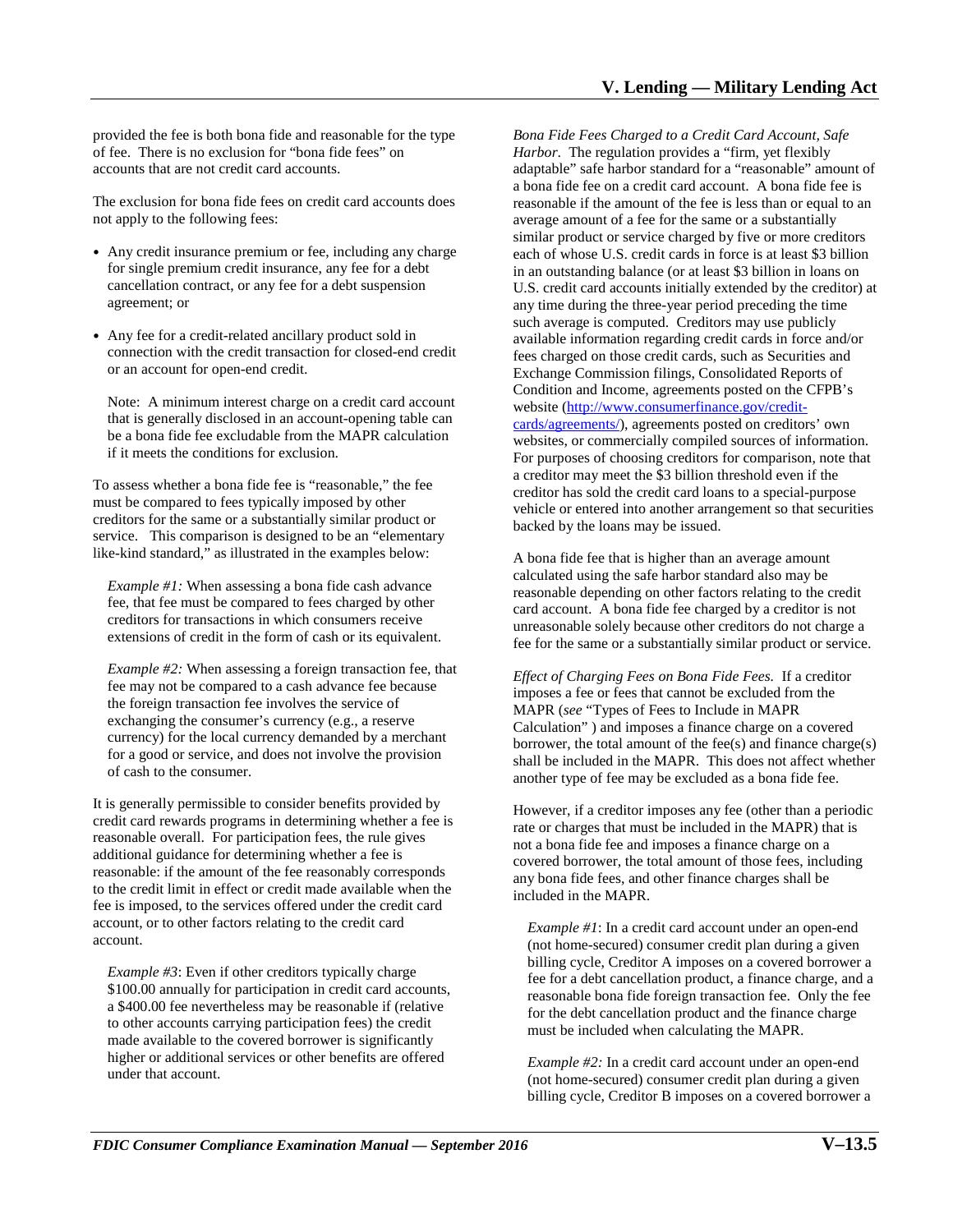reasonable bona fide foreign transaction fee, and a bona fide, but unreasonable cash advance fee. All of the fees fee for a debt cancellation product, a finance charge, a including the foreign transaction fee that otherwise would qualify for the exclusion as a bona fide fee—and the finance charge must be included when calculating the MAPR.

### **Timing for Computing the MAPR for Open-End Credit**

*Computing.* In general, creditors can be reasonably expected to estimate at the outset of a billing cycle whether charges to a covered borrower can produce an MAPR in excess of the 36-percent limit. This is particularly true because the creditor already would know the periodic rate and whether the non-periodic fees are covered by the exclusion for a bona fide fee under 32 CFR 232.4(d).

 the 36-percent limit. Nevertheless, under certain circumstances, creditors might not know at the outset of a billing cycle whether the borrower's use of an open-end line of credit will lead to a finance charge that—through a combination of rates and fees—exceeds the 36-percent limit. However, at the end of a billing cycle the creditor would be able to calculate the MAPR and, in that same billing cycle, waive fees or periodic charges, either in whole or in part, in order to comply with

### **MAPR Calculation Examples**

 the MAPR. The following examples may assist reviewers in calculating

 *Example #1: Closed-End Credit.* The MAPR for single instructions described in paragraph  $(c)(5)$  of appendix J. and the single payment required consists of the principal amount plus a finance charge of \$28.44, for a total payment of \$528.44, the MAPR would be 46.14 percent. percent rate limit. advance, single payment transactions, such as some types of deposit advance loans, must be computed in accordance with the rules in Regulation Z, such as by following the Based on the formula provided in paragraph  $(c)(5)$  of appendix J, in the case of a single advance, single payment transaction loan extended to a covered borrower for a period of 45 days, and for which the advance is \$500.00 In this example, the resultant MAPR would exceed the 36-

 *Example #2: Open-End Credit (General).* Suppose a rate of 8.25 percent), plus a fee of \$25.00, charged when creditor offers a line of credit to a covered borrower primarily for personal, family, or household purposes (commonly referred to as a "personal line of credit"), and permits the borrower to repay on a monthly basis. Upon establishing the personal line of credit, the covered borrower borrows \$500.00. The creditor charges a periodic rate of 0.006875 (which corresponds to an annual the account is established and annually thereafter. Under these circumstances, pursuant to 12 CFR 1026.14(c)(2),

 (0.006875) x (\$500)), plus \$25.00—"by the amount of the time the annual fee is imposed. the creditor would calculate the MAPR as follows: "dividing the total amount of the finance charge for the billing cycle"—which is \$3.44 (corresponding to balance to which it is applicable"—\$500—and multiplying the quotient (expressed as a percentage) by the number of billing cycles in a year"—12 (since the creditor allows the borrower to repay monthly), which is 68.26 percent. In this example, even though the periodic rate (0.006875) would comply with the interest-rate limit under 32 CFR 232.4(b), the resultant MAPR would be in excess of that limit because the amount borrowed is low at the

 prescribed in 12 CFR 1026.14(c) and (d) of Regulation Z. For example, if a creditor extends credit to a covered such as a cash advance transaction, during the billing the instructions set forth in  $12 \text{ CFR } 1026.14(c)(3)$ . bona fide fee under 32 CFR 232.4(d), then that charge billing cycle. *Example #3: Open-End Credit (Credit Card).* In the case of a credit card account, a creditor likewise would be required to calculate the MAPR using the methods borrower through a credit card account and the borrower incurs a finance charge relating to a specific transaction, cycle, then the creditor would calculate the MAPR under However, in the case of a credit card account the creditor may exclude, pursuant to  $32$  CFR  $232.4(c)(1)(iii)$  and 232.4(d), any bona fide fee from the finance charges that otherwise must be accounted for; thus, if a charge for the cash advance transaction fits within the exclusion for a would not be included when computing the MAPR for that

# **Identification of Covered Borrowers (§ 232.5)**

 regulation provides creditors an optional safe harbor from A creditor is permitted to apply its own method to assess whether a consumer is a covered borrower; however, the liability in conclusively determining whether credit is offered or extended to a covered borrower through assessing the status of a consumer by use of either of the following methods:

name, date of birth, and Social Security number. • Verifying the status of a consumer by using information relating to that consumer, if any, obtained directly or indirectly from the DoD's database, located at<https://mla.dmdc.osd.mil/>(or via any URL or direct connection to the database that may be provided by the DoD). Searches require entry of the consumer's last

 or the date an account was established. However, this name, date of birth, and Social Security number. Note: Historic lookbacks are prohibited under the rule. After a consumer has entered into a transaction or established an account, a creditor (including an assignee) may not, directly or indirectly, obtain any information from the DoD database to determine whether a consumer had been a covered borrower as of the date of a transaction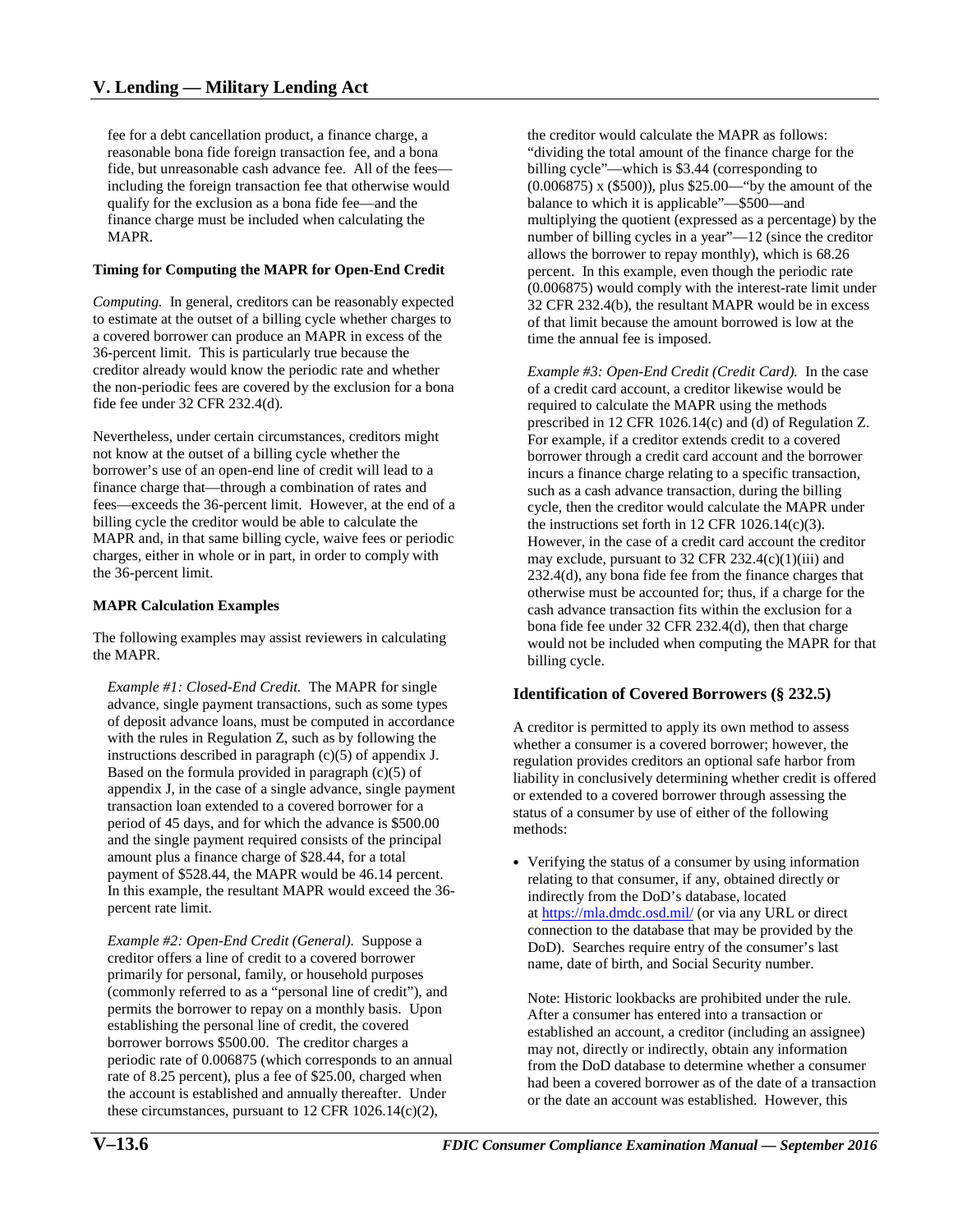provision does not prevent creditors from adopting a risk management plan that includes periodically screening credit portfolios for other purposes, such as determining whether there are changes to covered borrower status.

# OR

 reporting agency that compiles and maintains files on consumers on a nationwide basis, or a reseller of such Credit Reporting Act (FCRA) and any implementing • Verifying the status of a consumer by using a statement, code, or similar indicator describing that status, if any, contained in a consumer report obtained from a consumer consumer reports, as those terms are defined in the Fair regulations.

 Note: The consumer reporting agency (CRA) must be a agency (as both of those terms are defined by the FCRA); nationwide agency or a reseller of reports from such an many specialty CRAs may not qualify.

A creditor's one-time determination, by using one of the methods provided in 32 CFR 232.5(b)(2), is permitted and deemed to be conclusive with respect to that transaction or account between the creditor and that consumer, so long as the creditor timely creates and maintains a record of the information obtained, solely at the time that:

- The consumer initiates the transaction or 30 days prior to that time;
- • The consumer applies to establish the account or 30 days prior to that time; or
- The creditor develops or processes a firm offer of credit that includes the status of the consumer as a covered borrower, so long as the consumer responds to that offer no later than 60 days after the creditor provides the offer to the consumer.

 creditor that initially extended the credit. Neither the MLA The MLA rule extends the covered borrower check safe harbor to a creditor's assignee provided that the assignee continues to maintain the original record created by the nor 32 CFR 232 specify how and for how long creditors are to maintain these records, noting only that the records must be created timely and maintained thereafter.

 associated with a pre-existing transactional account held by the borrower (for example, when a consumer applies for an An action by a creditor within an existing account, such as to increase the available credit that a consumer may draw upon, does not alter the status of the creditor's prior determination for that account. However, in order to benefit from the optional safe harbor provisions, a creditor must use one of the safe harbor methods when extending a new consumer credit product or newly establishing an account for consumer credit, including a new line of consumer credit that might be

overdraft line of credit associated with an existing checking account).

# **Mandatory Loan Disclosures (§ 232.6)**

If a creditor extends consumer credit (including any consumer credit originated or extended through the internet) to a covered borrower, the creditor must provide the covered borrower with certain information before or at the time the borrower becomes obligated on the transaction or establishes an account for the consumer credit:

- A statement of the MAPR applicable to the extension of consumer credit;
- Any disclosure required by Regulation Z, which shall be provided only in accordance with the requirements of Regulation Z that apply to that disclosure; and
- covered borrower, as applicable. Note that a payment opening disclosure (in the case of open-end credit) • A clear description of the payment obligation of the schedule (in the case of closed-end credit) or accountprovided pursuant to Regulation Z satisfies this requirement.

 involving the consumer credit transaction. The regulation A creditor may satisfy the requirement to provide a statement of the MAPR by describing the charges the creditor may impose, in accordance with the regulation and subject to the terms and conditions of the agreement, relating to the consumer credit to calculate the MAPR. A creditor is not required to describe the MAPR as a numerical value or to describe the total dollar amount of all charges in the MAPR that apply to the extension of consumer credit. A creditor may include a statement of the MAPR applicable to the consumer credit in the agreement with the covered borrower does not require a statement of the MAPR to be included in advertisements.

Under 32 CFR 232.6(c)(3), a statement substantially similar to the following model statement may be used to satisfy the requirement to provide a statement of the MAPR:

> extensions of consumer credit. credit to a member of the Armed percentage rate of 36 percent. transaction or account: The costs Federal law provides important protections to members of the Armed Forces and their dependents relating to In general, the cost of consumer Forces and his or her dependent may not exceed an annual This rate must include, as applicable to the credit associated with credit insurance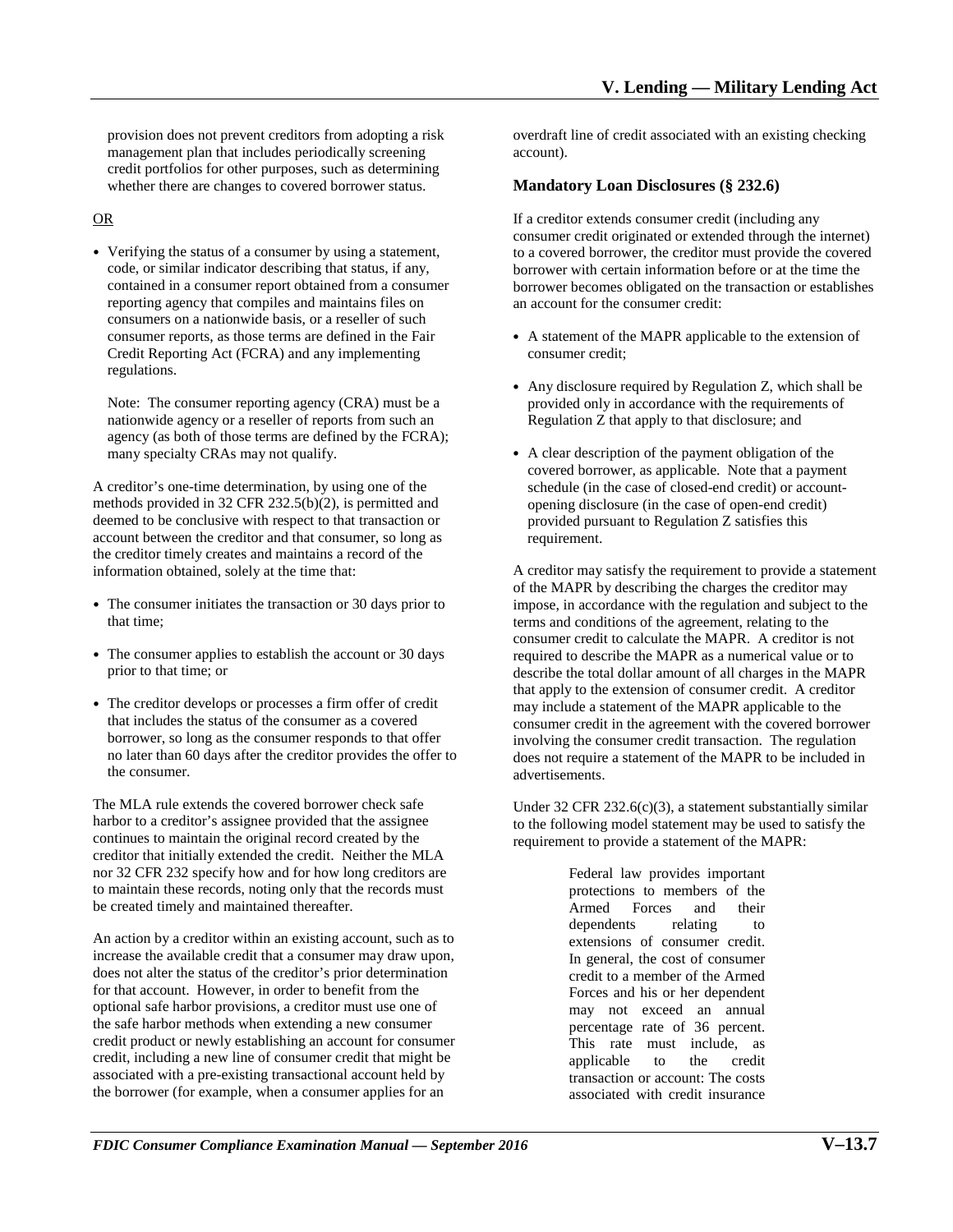application fee charged (other than certain application fees for specified credit transactions or participation fees for a credit premiums; fees for ancillary products sold in connection with the credit transaction; any accounts); and any participation fee charged (other than certain card account).

one of those creditors must provide the required disclosures. description of the payment obligation.<sup>[15](#page-7-0)</sup> If a transaction involves more than one creditor, then only The creditors may agree among themselves which creditor will provide the statement of the MAPR and the clear

 payment obligation must be provided in writing in a form the covered borrower can keep. A creditor shall also provide such required information orally.<sup>16</sup> A creditor may satisfy The statement of the MAPR and the clear description of the the requirement to provide oral disclosures if the creditor provides:

- The information to the covered borrower in person; or
- A toll-free telephone number in order to deliver the oral disclosures to a covered borrower when the covered borrower contacts the creditor for this purpose.

If a creditor elects to provide a toll-free telephone number in order to deliver the oral disclosures, the toll-free telephone number must be included on:

- A form the creditor directs the consumer to use to apply for the transaction or account involving consumer credit; or
- The written disclosure the creditor provides to the covered borrower.

 for the purpose of listening to the disclosure. A creditor may on an estimate of the amount the borrower may borrow. For The oral disclosures provided through the toll-free number need only be available for a duration of time reasonably necessary to allow a covered borrower to contact the creditor orally provide a clear description of the payment obligation of the covered borrower by providing a general description of how the payment obligation is calculated or a description of what the borrower's payment obligation would be based example, a creditor could generally describe how minimum payments are calculated on open-end credit plans issued by the creditor and then refer the covered borrower to the written materials the borrower will receive in connection

 **Limitations (§ 232.8)**  to a covered borrower only once for the transaction or the account established for consumer credit with respect to that borrower.

 borrowers. The MLA imposes a number of limitations upon creditors in connection with consumer credit extended to covered

payment obligation, as described above, need to be provided

The statement of the MAPR and the clear description of the

renewal of consumer credit only when the transaction for that credit would be considered a new transaction that requires

clear, oral payment obligation disclosure has sufficient

with opening the plan. Alternatively, a creditor could choose to generally describe borrowers' obligations to make a monthly, bi-monthly, or weekly payment as the case may be under the borrowers' agreements. The requirement of a

breadth that creditors may choose a variety of acceptable oral disclosure compliance strategies. A generic oral description of the payment obligation may be provided, even though the disclosure is the same for borrowers with a variety of

If Regulation Z would allow a creditor to provide a required disclosure after the borrower has become obligated on a transaction, as in the case of purchase orders or requests for credit made by mail, telephone, or fax under 12 CFR

 1026.17(g), the disclosures required by the MLA may be provided at the time prescribed in Regulation Z. A creditor is required to provide new disclosures for the refinancing or

consumer credit transactions or accounts.

disclosures under Regulation Z.

 *Rollovers and certain other actions.* It is unlawful for a extended by that creditor to the same covered borrower. creditor to roll over, renew, repay, refinance, or consolidate any consumer credit extended to the covered borrower by the same creditor with the proceeds of other consumer credit

 Federal or State law as a bank, savings association, or credit For the purposes of this paragraph, the term "creditor" means a person engaged in the business of deferred presentment transactions or similar payday loan transactions (as described in the relevant law), provided however, that the term does not include a person that is chartered or licensed under union.

 Note: This prohibition does not apply to a transaction when not a covered borrower at the time of the original transaction. the same creditor extends consumer credit to a covered borrower to refinance or renew an extension of credit that was not covered by this paragraph because the consumer was

 *Terms Relating to Dispute Resolution.* A creditor cannot require a covered borrower to:

• Waive the covered borrower's right to legal recourse under any otherwise applicable provision of Federal or

<span id="page-7-0"></span> $^{15}$  32 CFR 232.6(b)(2).

<span id="page-7-1"></span><sup>&</sup>lt;sup>16</sup> 32 CFR 232.6(d)(2).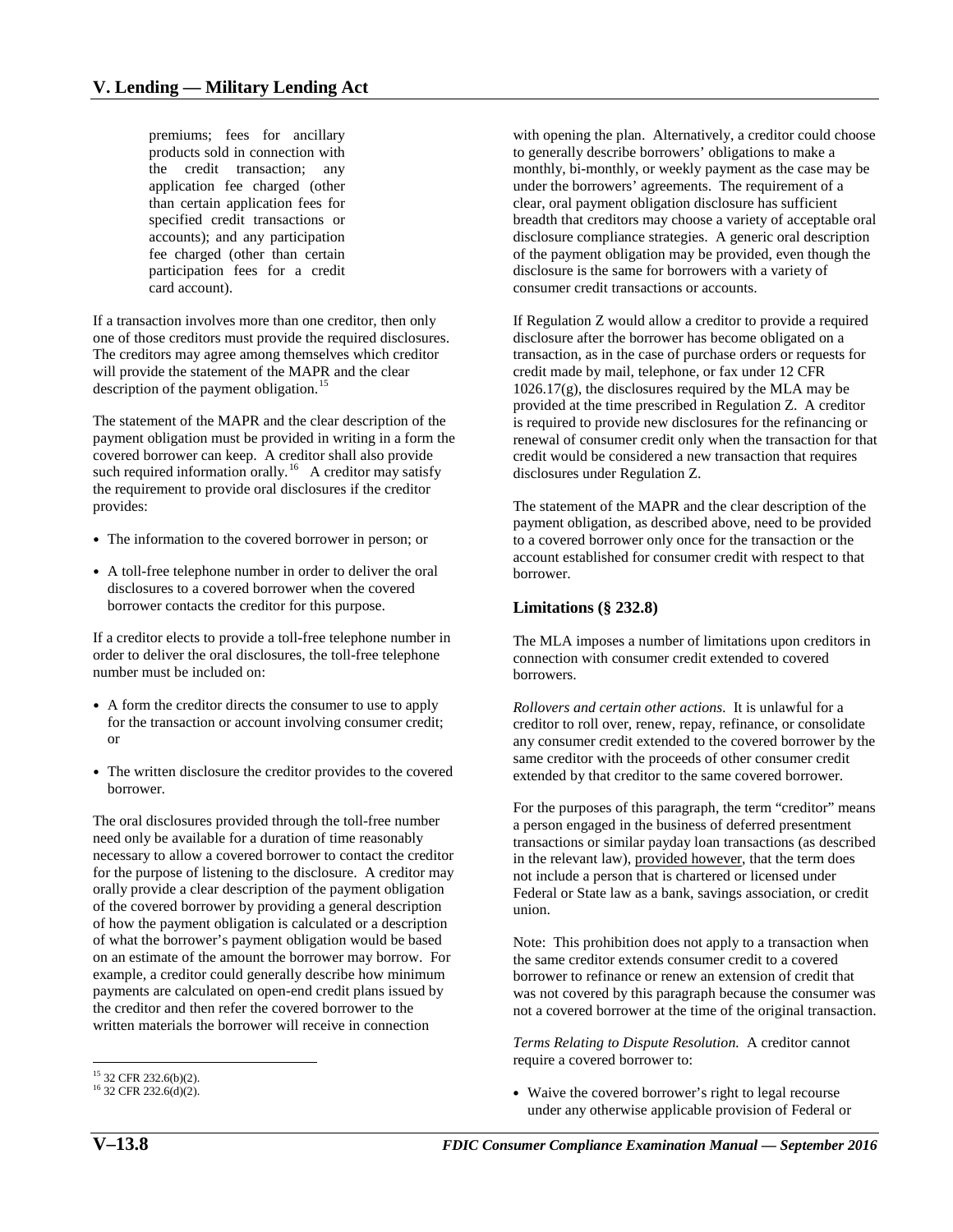State law, including any provision of the Servicemembers Civil Relief Act;<sup>17</sup>

- Submit to arbitration or other onerous legal notice provisions in the case of a dispute; or
- Give unreasonable notice as a condition for legal action.

 *Payment Terms and Conditions – General.* A creditor cannot:

• Use the title of a vehicle as security for the obligation involving the consumer credit.

 association, or credit union; Note that for the purposes of this paragraph, the term "creditor" does not include a person that is chartered or licensed under Federal or State law as a bank, savings

- repay the obligation (note that for the purposes of this "military welfare society," as defined in 10 U.S.C. U.S.C. 1007(h)(4)); or • Require as a condition for the extension of consumer credit that the covered borrower establish an allotment to paragraph only, the term "creditor" shall not include a 1033(b)(2), or a "service relief society," as defined in 37
- Prohibit the borrower from prepaying the consumer credit or charge a penalty fee for prepaying all or part of the consumer credit.

 *Payment Terms and Conditions – Account Access.* A creditor cannot use a check or other method of access to a deposit, savings, or other financial account maintained by the covered borrower, except that, in connection with a consumer credit transaction with an MAPR not exceeding the 36-percent limit, a creditor may:

• Require an electronic fund transfer to repay a consumer credit transaction, unless otherwise prohibited by law;

- Require direct deposit of the consumer's salary as a condition of eligibility for consumer credit, unless otherwise prohibited by law; or
- If not otherwise prohibited by applicable law, take a security interest in funds deposited after the extension of credit in an account established in connection with the consumer credit transaction.

 account access does not in any way prevent covered applicable. The prohibition in 32 CFR 232.8(e) also does savings, or other financial account, provided that it is not This section prohibits a creditor from using the borrower's account information to create a remotely created check or remotely created payment order in order to collect payments on consumer credit from a covered borrower. Similarly, a creditor may not use a post-dated check provided at or around the time credit is extended that deprives the borrower of control over payment decisions, as is common in certain payday lending transactions. However, the prohibition on borrowers from tendering a check or authorizing access to a deposit, savings, or other financial account to repay a creditor. Section 232.8(e) also does not prohibit a covered borrower from authorizing automatically recurring payments, provided that such recurring payments comply with other laws, including the Electronic Fund Transfer Act and its implementing regulations, such as 12 CFR 1005.10, as not prohibit covered borrowers from granting a security interest to a creditor in the covered borrower's checking, otherwise prohibited by applicable law and the creditor complies with the MLA regulation including the 36-percent limitation on the MAPR.

 *Savings Clauses.* A creditor may include a proscribed term under section 232.8, such as a mandatory arbitration clause, within a standard written credit agreement with a covered borrower, provided that the agreement includes a contractual "savings" clause limiting the application of the proscribed term to only non-covered borrowers, consistent with any other applicable law.

<span id="page-8-0"></span> $\overline{a}$ 17 50 U.S.C. 3901 *et seq*.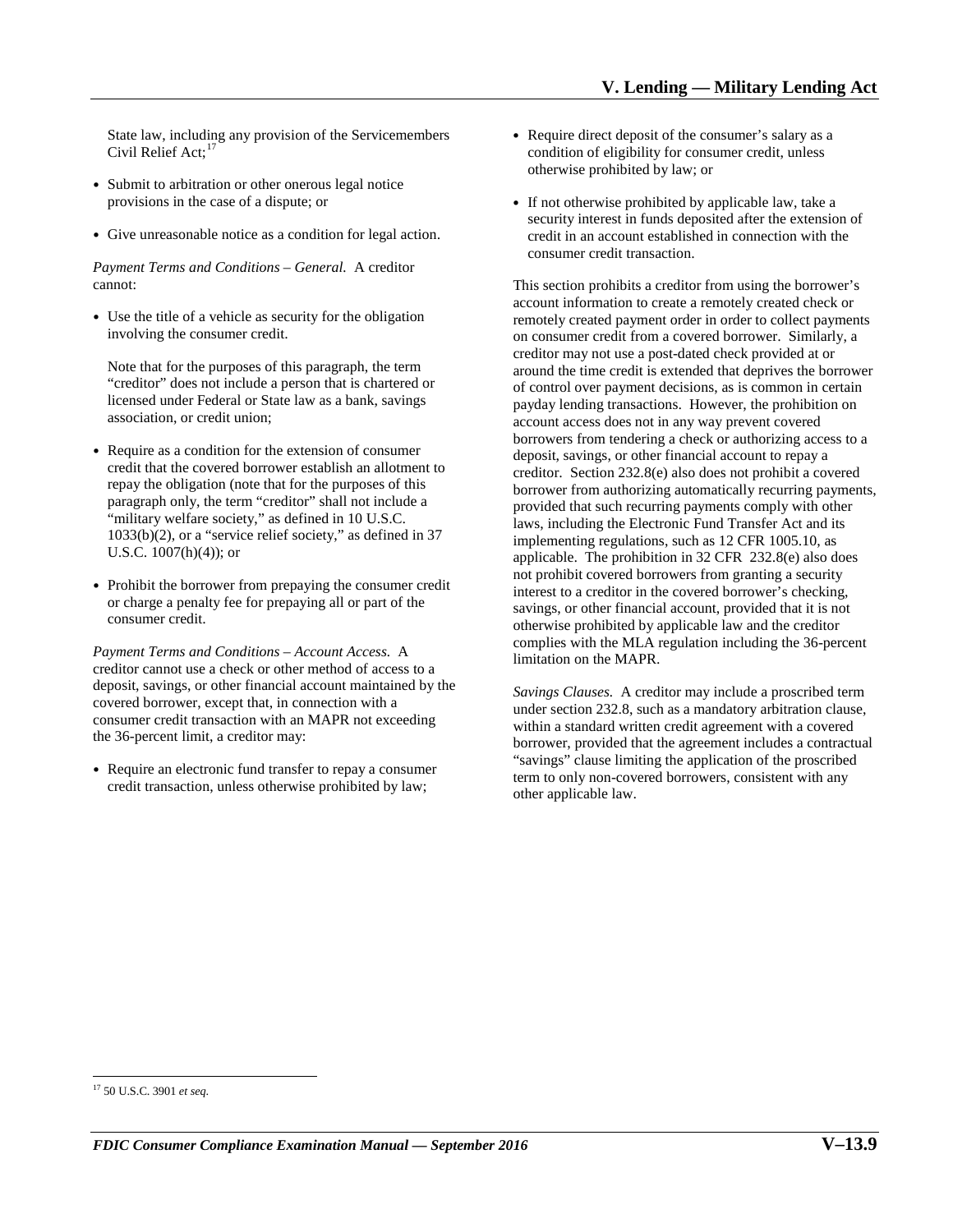# **Examination Objectives**

- 1. Determine the institution's compliance with the provisions of 32 CFR 232, as applicable.
- 2. Assess the quality of the institution's compliance risk management systems and its policies and procedures for implementing the provisions.
- 3. Determine the reliance that can be placed on the institution's internal controls and procedures for monitoring the institution's compliance with the provisions.
- 4. Determine corrective action when violations of law are identified or when the institution's policies, procedures, or internal controls are deficient.

# **Examination Procedures[18](#page-9-0)**

### **Determine Applicability of the Regulation**

- 1. Determine if the creditor offers or purchases consumer credit covered by 32 CFR 232.
	- • If the creditor does not offer or purchase the types of credit that would be consumer credit within the meaning of the MLA, the regulation does not apply and no further review is necessary;
	- If the creditor offers or purchases any of the types of credit that would be consumer credit within the meaning of the MLA, use the following procedures to determine whether the creditor complies with the MLA.

The following flowchart may be helpful in determining MLA applicability to a particular extension of credit to a covered borrower:

<span id="page-9-0"></span> $\overline{a}$ <sup>18</sup> This reflects the interagency examination procedures in their entirety.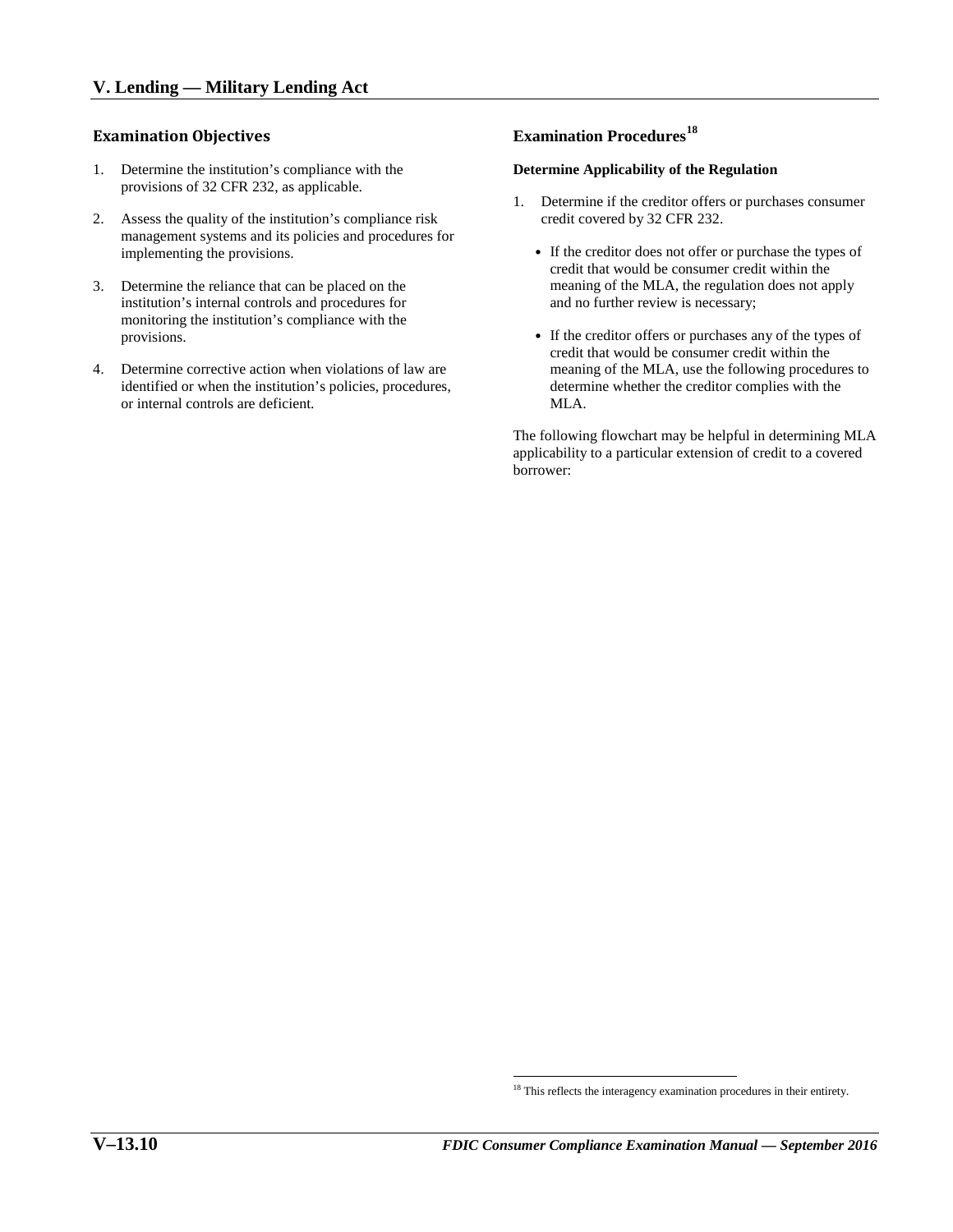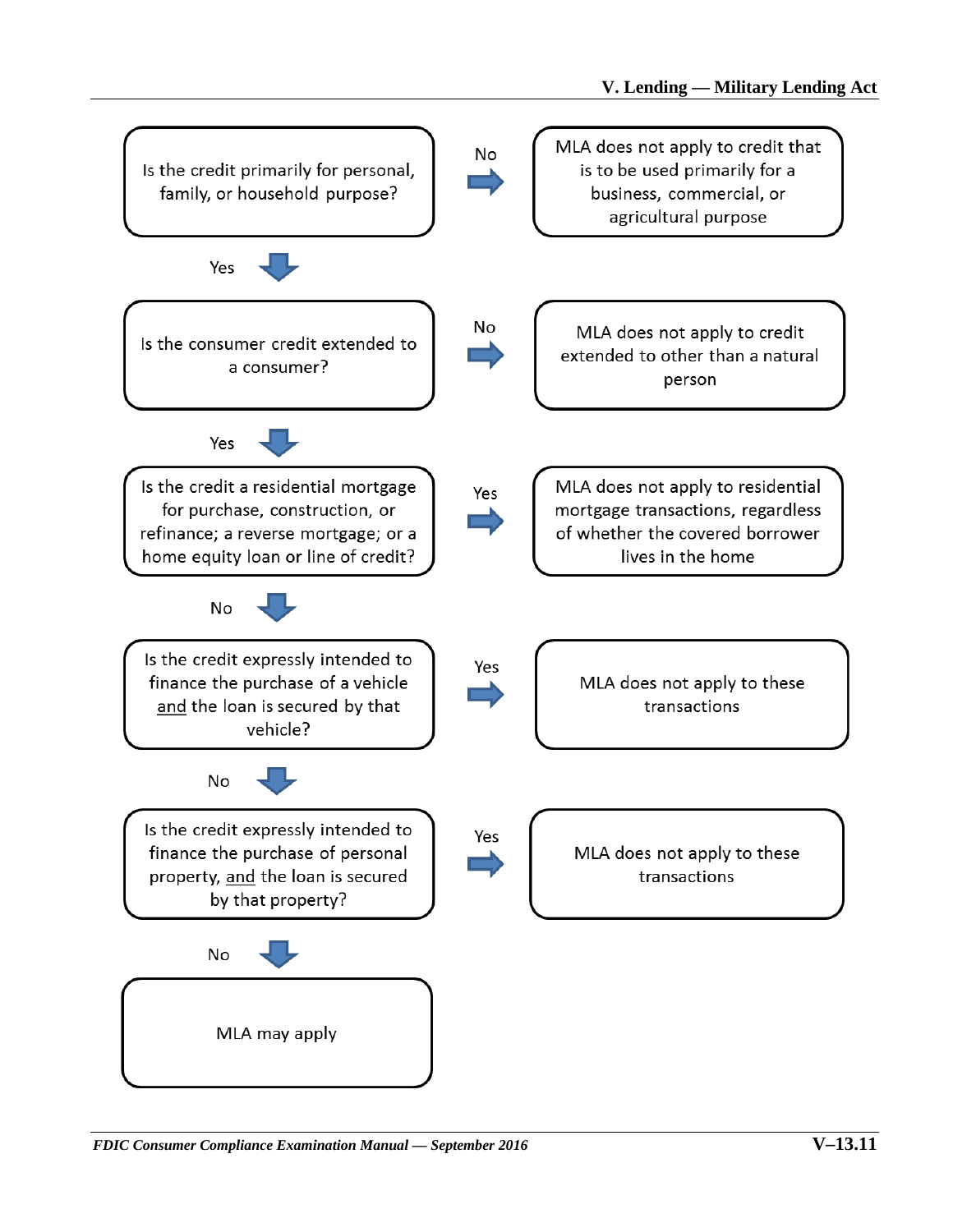#### **Evaluate Compliance Management System •** Organization charts;

- 2. Determine the extent and adequacy of the institution's policies, procedures, and practices for ensuring and monitoring compliance with the MLA.
- 3. Determine the extent and adequacy of the training received by individuals whose responsibilities relate to compliance with the MLA. Review any training materials pertaining to the MLA and determine whether the training is comprehensive and covers the various aspects of the provisions that apply to the creditor's offerings and operations.
- 4. Determine if the institution has policies or procedures in place to:
	- Provide account disclosure information to covered borrowers in accordance with 32 CFR 232.6;
	- Correctly determine which fees it charges are required to be included in the calculation of the MAPR;
	- • Correctly calculate and limit the MAPR (including waiving amounts necessary in order to comply with the limit at the outset of a transaction and at the end of a billing cycle on open-end credit, as applicable) as defined in 32 CFR 232.3(p) and in accordance with 32 CFR 232.4(c); and
	- Properly create and maintain records of covered borrower checks.
- 5. Obtain compliance reviews and/or audit materials, including workpapers and reports, to determine if:
	- The scope of any audits address all provisions of the regulation, as applicable;
	- Transaction testing includes samples covering all relevant product types and decision centers;
	- The work performed is accurate;
	- Significant deficiencies and their causes are included in reports to management or to the board of directors;
	- • Management has taken corrective actions to follow up on previously identified deficiencies; and
	- The frequency of review/audit is appropriate (including review/audit of implemented corrective action related to previously identified deficiencies).
- 6. Through discussions with management and review of available information, determine whether the institution's internal controls are adequate to ensure compliance. Consider the following:
- 
- Process flowcharts:
- Policies and procedures;
- Account documentation;
- Checklists; and
- computer program testing and validation. • Computer program documentation, including any

### **Identification of Covered Borrowers**

"covered borrower" definition. 7. Determine whether the creditor's policies, procedures, and training materials accurately reflect the scope of the

If creditors elect not to enact company-wide policies and procedures to check for covered borrower status, they may be at higher risk for making non-compliant loans. Examiners may wish to focus any file review activities on the ability of creditors to accurately ascertain covered borrower status on an ad hoc basis.

- 8. Determine whether the creditor has elected to use one of 232.5(b). If the creditor does not use one of the optional the optional safe harbor methods provided in 32 CFR safe harbor methods, describe the method, if any, that the creditor uses to ensure it does not make covered loans to covered borrowers on prohibited terms.
- 9. If a creditor elects to use one of the two optional safe harbor methods to check a consumer's status, ascertain whether the creditor timely creates and thereafter maintains a record of the information obtained, in accordance with 32 CFR 232.5(b)(3).
- 10. If a creditor elects to use a method other than one of the two optional safe harbor methods, determine whether the chosen method is performed prior to a consumer becoming obligated on a credit transaction or establishing an account for credit and whether the creditor maintains a record of the information obtained.

borrower. Note: Section 232.5 contains no specific timing and recordkeeping requirements if the creditor uses an alternative to one of the safe harbors to verify covered borrower status. However, any alternative method selected by the creditor should be evaluated to determine whether it is reasonable and verifiable, and whether it addresses the risk of extending consumer credit that does not comply with the MLA to a covered

 borrower with an existing account, if a creditor has elected to use one of the two optional safe harbor 11. Regarding an action by a creditor relating to a covered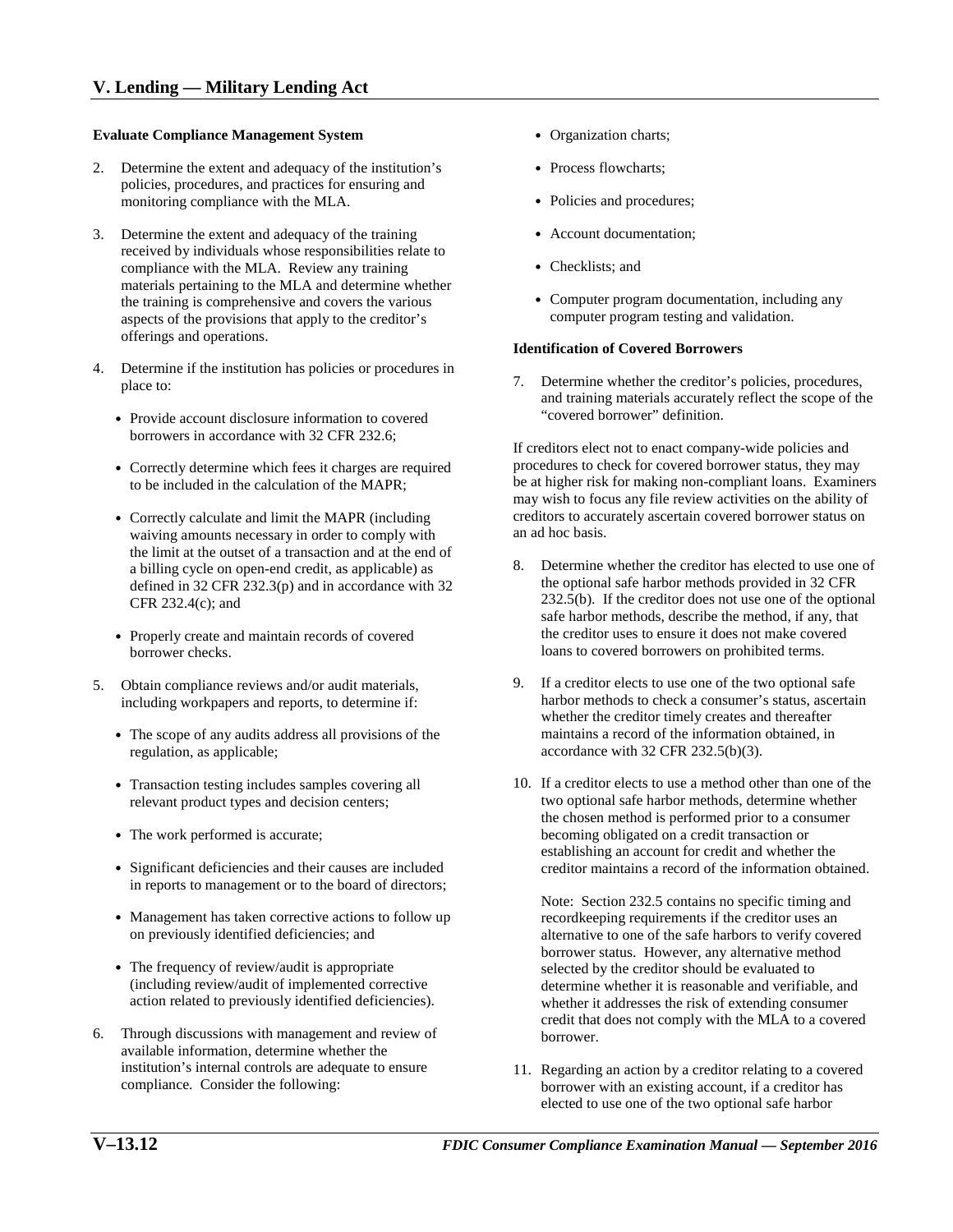methods, determine whether the creditor also uses one of the safe harbor methods when extending a new consumer credit product or newly establishing an account for consumer credit, including a new line of consumer credit that might be associated with a preexisting transactional account held by the borrower.

# **Calculation of MAPR**

- 12. Determine whether the creditor includes the following charges in the calculation of the MAPR for both closedand open-end credit, as applicable:
	- Any credit insurance premium or fee, any charge for single premium credit insurance, any fee for a debt cancellation contract, or any fee for a debt suspension agreement;
	- Any fee for a credit-related ancillary product sold in connection with the credit transaction for closed-end credit or an account for open-end credit; and
	- Except for a bona fide fee (other than a periodic rate) charged to a credit card account, which may be excluded if the bona fide fee is reasonable for that type of fee:
		- o Finance charges associated with the consumer credit;
		- o Any application fee charged to a covered borrower who applies for consumer credit, other than an application fee charged by a Federal credit union or an insured depository institution when making a short-term, small amount loan provided that the application fee is charged to the covered borrower not more than once in any rolling 12-month period; and
		- o Any fee imposed for participation in any plan or arrangement for consumer credit other than as permitted under 32 CFR 232.4(c)(2)(ii)(B).
- based on the "Types of Fees to Include in MAPR Calculation" above. 13. For closed-end credit, determine whether the creditor appropriately calculates the MAPR following the rules for calculating and disclosing the "Annual Percentage Rate (APR)" for credit transactions under Regulation Z
- 14. For open-end credit, determine whether the creditor appropriately calculates the MAPR following the rules for calculating the effective annual percentage rate for a billing cycle as set forth in 12 CFR 1026.14(c) and (d) of Regulation Z (as if a creditor must comply with that section) based on the "Types of Fees to Include in MAPR Calculation" above.

#### **Mandatory Loan Disclosures**

- 15. Determine whether the creditor properly provides the covered borrower with required information before or at the time the borrower becomes obligated on the transaction or establishes an account for the consumer credit, including:
	- A statement of the MAPR applicable to the extension of consumer credit;
	- Any disclosure required by Regulation Z, which shall be provided only in accordance with the requirements of Regulation Z that apply to that disclosure; and
	- opening disclosure (in the case of open-end credit) requirement. Also note that for oral disclosures, a • A clear description of the payment obligation of the covered borrower, as applicable. Note that a payment schedule (in the case of closed-end credit) or accountprovided pursuant to Regulation Z satisfies this generic, clear description of the payment obligation is permissible.
- 16. Determine whether the creditor provides the statement of the MAPR and the clear description of the payment obligation both in writing in a form the covered borrower can keep and orally.
- 17. If the creditor elects to provide a toll-free telephone number in order to deliver the oral disclosures to a covered borrower, determine whether the toll-free telephone number is included on either:
	- A form the creditor directs the consumer to use to apply for the transaction or account involving consumer credit; or
	- The written disclosure the creditor provides to the covered borrower.
- 18. If the creditor elects to provide a toll-free telephone number in order to deliver the oral disclosures to a covered borrower, determine whether the toll-free telephone number is available for a duration of time reasonably necessary to allow a covered borrower to contact the creditor for the purpose of listening to the disclosure.

#### **Other Limitations**

 refinancing, or consolidating consumer credit. Note that 19. Determine whether the creditor abides by the prohibition on rolling over, renewing, repaying, this prohibition does not apply to a creditor that is chartered or licensed under Federal or State law as a bank, savings association, or credit union, or when the credit is being extended by the same creditor to refinance or renew an extension of credit that was not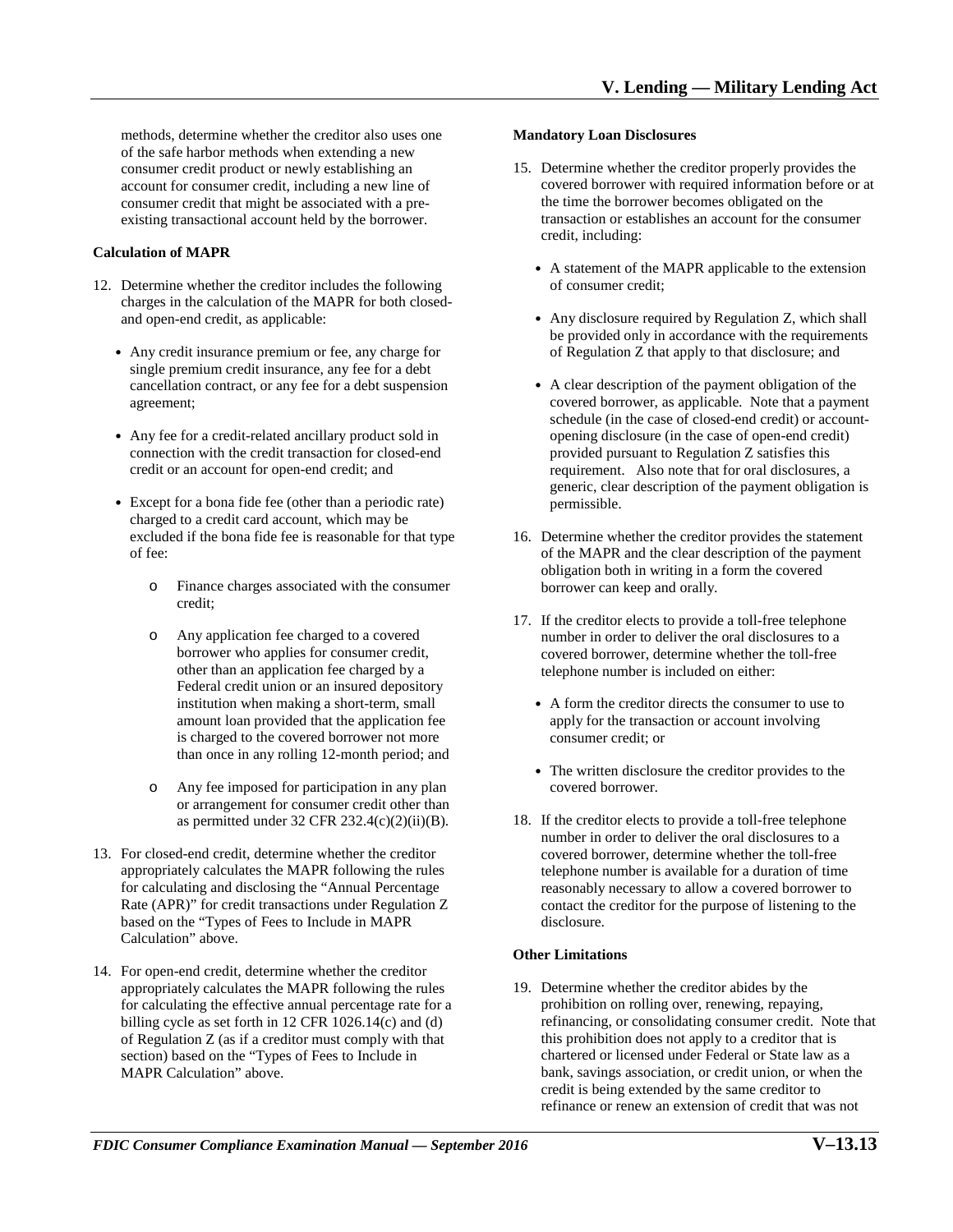covered because the consumer was not a covered borrower at the time of the original transaction.

- prohibitions against requiring covered borrowers to: 20. Determine whether the creditor abides by the
	- otherwise applicable law; • Waive their rights to legal recourse under any
	- Submit to arbitration or other onerous legal notice provisions in the case of a dispute; or
	- • Provide unreasonable notice as a condition for legal action.
- 21. Confirm that the creditor does not:
	- Require that a covered borrower repay the obligation by military allotment (note that for purposes of this provision of the regulation, the term "creditor" does not include "military welfare societies" or "service relief societies");
	- consumer credit; or • Prohibit a covered borrower from prepaying the
- Charge a covered borrower a penalty fee for prepaying all or part of the consumer credit.
- prohibition on using the title of a vehicle as security for 22. Determine whether the creditor abides by the the obligation involving the consumer credit. Note that this prohibition does not apply when the transaction is expressly intended to finance the purchase of a vehicle and the credit is secured by the vehicle or when the creditor is chartered under Federal or State law as a bank, savings association, or credit union.
- access to a deposit, savings, or other financial account maintained by the covered borrower for repayment by: 23. Determine whether the creditor improperly requires
	- Obtaining payment through a remotely created check or remotely created payment order; or
	- Obtaining a post-dated check provided at or around the time credit is extended.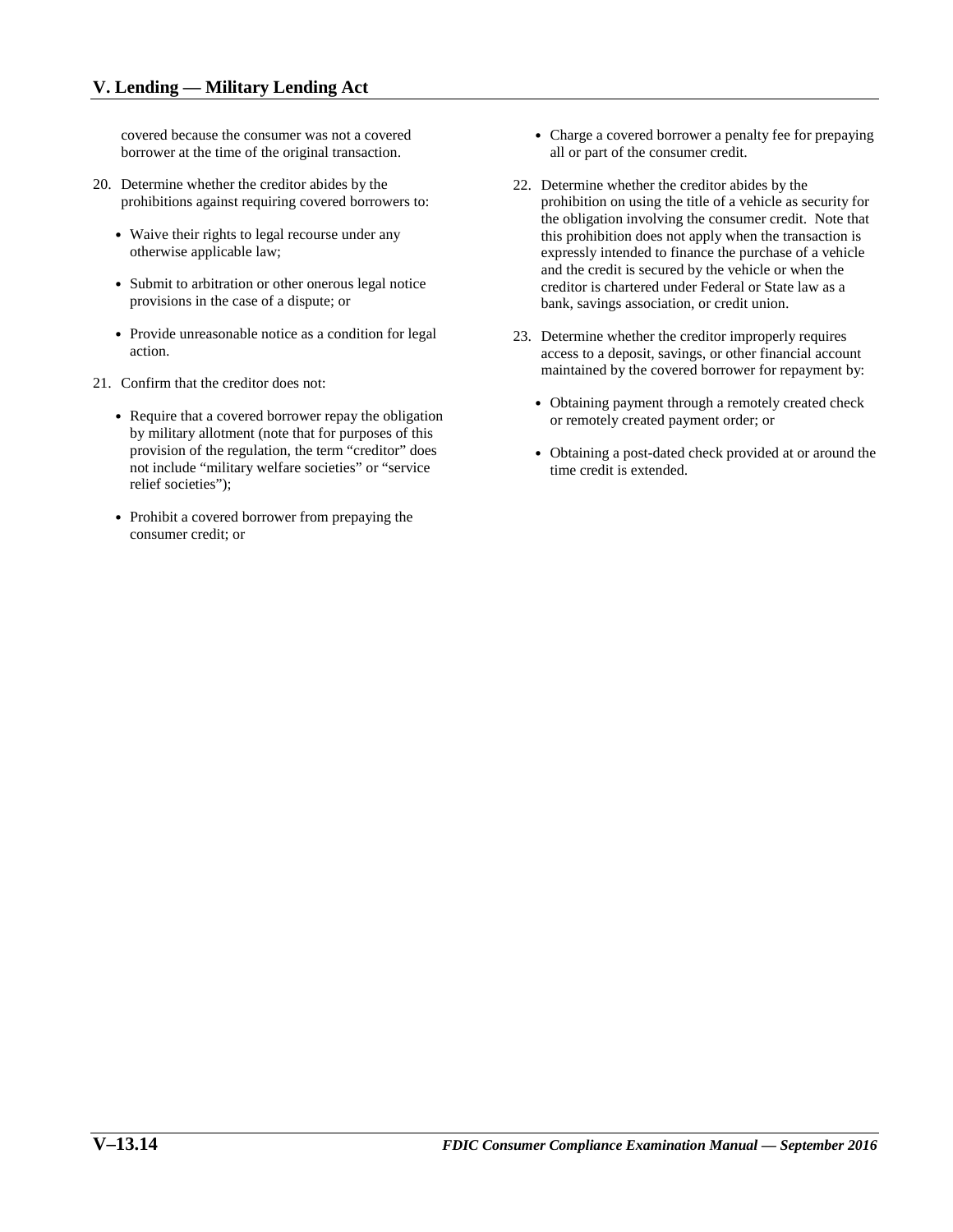| <b>Examination Checklist - Military Lending Act</b> |                                                                                                                                                                                                                                                                                                               | <b>Yes</b> | N0 | <b>NA</b> |
|-----------------------------------------------------|---------------------------------------------------------------------------------------------------------------------------------------------------------------------------------------------------------------------------------------------------------------------------------------------------------------|------------|----|-----------|
| Applicability of the Regulation                     |                                                                                                                                                                                                                                                                                                               |            |    |           |
| 1.                                                  | Does the creditor or assignee offer, extend, or purchase credit primarily for personal, family, or                                                                                                                                                                                                            |            |    |           |
|                                                     | household purposes?                                                                                                                                                                                                                                                                                           |            |    |           |
|                                                     | If the answer is Yes, proceed. If the answer is No or N/A, conclude the review.                                                                                                                                                                                                                               |            |    |           |
|                                                     | <b>Evaluate Compliance Management System</b>                                                                                                                                                                                                                                                                  |            |    |           |
| 2.                                                  | Does the institution have adequate policies, procedures, and practices for ensuring and monitoring<br>compliance with the MLA?                                                                                                                                                                                |            |    |           |
| 3.                                                  | Does the institution provide adequate training for individuals whose responsibilities relate to<br>compliance with the MLA?                                                                                                                                                                                   |            |    |           |
| 4.                                                  | Does the institution have policies or procedures in place to:                                                                                                                                                                                                                                                 |            |    |           |
|                                                     | Provide account disclosure information to covered borrowers in accordance with 32 CFR<br>232.6;                                                                                                                                                                                                               |            |    |           |
|                                                     | Correctly determine which fees the creditor charges are required to be included in the<br>calculation of the MAPR;                                                                                                                                                                                            |            |    |           |
|                                                     | Correctly calculate and limit the MAPR (including waiving amounts necessary in order to<br>٠<br>comply with the limit at the outset of a transaction and at the end of a billing cycle on open-<br>end credit, as applicable) as defined in 32 CFR 232.3(p) and in accordance with 32 CFR<br>$232.4(c)$ ; and |            |    |           |
|                                                     | Properly create and maintain records of covered borrower checks?                                                                                                                                                                                                                                              |            |    |           |
| 5.                                                  | Based on a review of the institution's compliance reviews and/or audit materials, including<br>workpapers and reports:                                                                                                                                                                                        |            |    |           |
|                                                     | Does the scope of any audits address all provisions of the regulation, as applicable?<br>Does transaction testing include samples covering all relevant product types and decision<br>centers?                                                                                                                |            |    |           |
|                                                     | Is the work performed accurate?<br>$\bullet$<br>Are significant deficiencies and their causes included in reports to management or to the board                                                                                                                                                               |            |    |           |
|                                                     | of directors?                                                                                                                                                                                                                                                                                                 |            |    |           |
|                                                     | Has management taken corrective actions to follow up on previously identified deficiencies?<br>Is the frequency of review/audit appropriate (including review/audit of implemented corrective<br>$\bullet$<br>action related to previously identified deficiencies)?                                          |            |    |           |
| 6.                                                  | Are the institution's internal controls adequate to ensure compliance?                                                                                                                                                                                                                                        |            |    |           |
|                                                     | <b>Identification of Covered Borrowers</b>                                                                                                                                                                                                                                                                    |            |    |           |
| 7.                                                  | Do the creditor's policies, procedures, and training materials accurately reflect the scope of the<br>"covered borrower" definition?                                                                                                                                                                          |            |    |           |
| 8.                                                  | Has the creditor elected to use one of the optional safe harbor methods provided in 32 CFR<br>$232.5(b)$ ?                                                                                                                                                                                                    |            |    |           |
| 9.                                                  | If a creditor elects to use one of the two optional safe harbor methods to check a consumer's status:                                                                                                                                                                                                         |            |    |           |
|                                                     | Does the creditor timely create a record of the information obtained, in accordance with 32<br>$\bullet$<br>CFR 232.5(b)(3)?                                                                                                                                                                                  |            |    |           |
|                                                     | Does the creditor thereafter maintain a record of the information obtained, in accordance with<br>32 CFR 232.5(b)(3)?                                                                                                                                                                                         |            |    |           |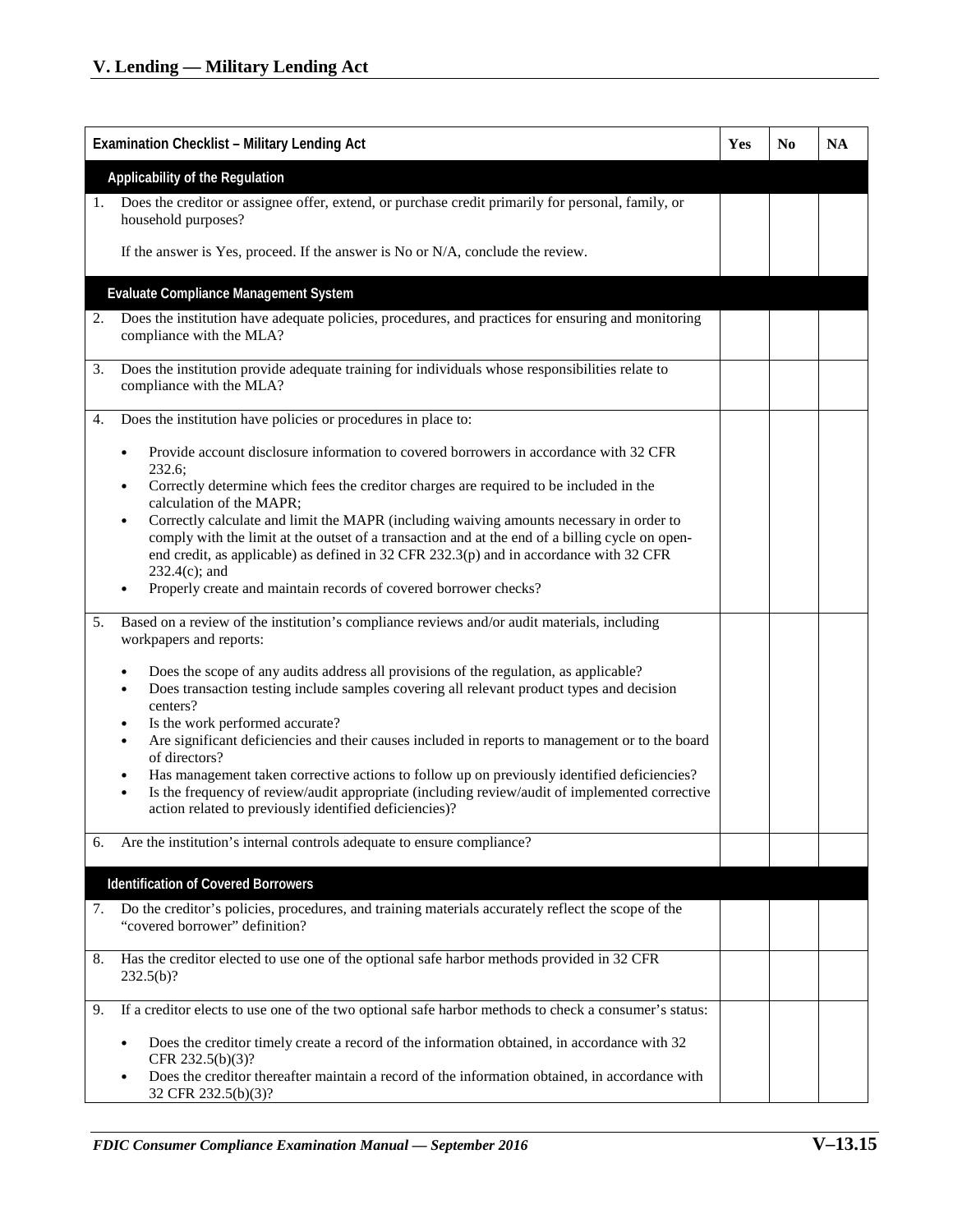| <b>Examination Checklist - Military Lending Act</b>                                                                                                                                                                                                                                                                                                                                                                                                                                                                                                                                                                                                                                                                                                                                                                                                                                                                                                                                                                                                                                                            |  | N <sub>0</sub> | <b>NA</b> |
|----------------------------------------------------------------------------------------------------------------------------------------------------------------------------------------------------------------------------------------------------------------------------------------------------------------------------------------------------------------------------------------------------------------------------------------------------------------------------------------------------------------------------------------------------------------------------------------------------------------------------------------------------------------------------------------------------------------------------------------------------------------------------------------------------------------------------------------------------------------------------------------------------------------------------------------------------------------------------------------------------------------------------------------------------------------------------------------------------------------|--|----------------|-----------|
| Regarding an action by a creditor relating to a covered borrower with an existing account, does<br>the creditor also use one of the safe harbor methods when extending a new consumer credit<br>product or newly establishing an account for consumer credit, including a new line of<br>consumer credit that might be associated with a pre-existing transactional account held by the<br>borrower?                                                                                                                                                                                                                                                                                                                                                                                                                                                                                                                                                                                                                                                                                                           |  |                |           |
| 10. If a creditor elects to use a method other than one of the two optional safe harbor methods:                                                                                                                                                                                                                                                                                                                                                                                                                                                                                                                                                                                                                                                                                                                                                                                                                                                                                                                                                                                                               |  |                |           |
| Is the chosen method performed prior to a consumer becoming obligated on a credit<br>٠<br>transaction or establishing an account for credit?<br>Does the creditor maintain a record of the information obtained?                                                                                                                                                                                                                                                                                                                                                                                                                                                                                                                                                                                                                                                                                                                                                                                                                                                                                               |  |                |           |
| <b>Calculation of MAPR</b>                                                                                                                                                                                                                                                                                                                                                                                                                                                                                                                                                                                                                                                                                                                                                                                                                                                                                                                                                                                                                                                                                     |  |                |           |
| 11. Does the creditor include the following charges in the calculation of the MAPR for both closed-<br>and open-end credit, as applicable:                                                                                                                                                                                                                                                                                                                                                                                                                                                                                                                                                                                                                                                                                                                                                                                                                                                                                                                                                                     |  |                |           |
| Any credit insurance premium or fee, any charge for single premium credit insurance, any fee<br>for a debt cancellation contract, or any fee for a debt suspension agreement;<br>Any fee for a credit-related ancillary product sold in connection with the credit transaction for<br>closed-end credit or an account for open-end credit; and<br>Except for a bona fide fee (other than a periodic rate) charged to a credit card account, which<br>٠<br>may be excluded if the bona fide fee is reasonable for that type of fee:<br>Finance charges associated with the consumer credit;<br>$\circ$<br>Any application fee charged to a covered borrower who applies for consumer credit, other<br>$\circ$<br>than an application fee charged by a Federal credit union or an insured depository<br>institution when making a short-term, small amount loan provided that the application fee<br>is charged to the covered borrower not more than once in any rolling 12-month period;<br>and<br>In general, any fee imposed for participation in any plan or arrangement for consumer<br>$\circ$<br>credit. |  |                |           |
| 12. For closed-end credit, does the creditor appropriately calculate the MAPR following the rules for<br>calculating and disclosing the "Annual Percentage Rate (APR)" for credit transactions under<br>Regulation Z based on the MAPR charges?                                                                                                                                                                                                                                                                                                                                                                                                                                                                                                                                                                                                                                                                                                                                                                                                                                                                |  |                |           |
| 13. For open-end credit, does the creditor appropriately calculate the MAPR following the rules for<br>calculating the effective annual percentage rate for a billing cycle as set forth in 12 CFR 1026.14(c)<br>and (d) of Regulation Z (as if a creditor must comply with that section) based on the MAPR<br>charges?                                                                                                                                                                                                                                                                                                                                                                                                                                                                                                                                                                                                                                                                                                                                                                                        |  |                |           |
| <b>Mandatory Loan Disclosures</b>                                                                                                                                                                                                                                                                                                                                                                                                                                                                                                                                                                                                                                                                                                                                                                                                                                                                                                                                                                                                                                                                              |  |                |           |
| 14. Does the creditor properly provide each covered borrower with required information before or at<br>the time the borrower becomes obligated on the transaction or establishes an account for the<br>consumer credit, (or at a later time provided for in Regulation Z, if any), including:                                                                                                                                                                                                                                                                                                                                                                                                                                                                                                                                                                                                                                                                                                                                                                                                                  |  |                |           |
| A statement of the MAPR applicable to the extension of consumer credit;<br>Any disclosure required by Regulation Z, which shall be provided only in accordance with the<br>$\bullet$<br>requirements of Regulation Z that apply to that disclosure; and<br>A clear description of the payment obligation of the covered borrower, as applicable. Note<br>that a payment schedule (in the case of closed-end credit) or account-opening disclosure (in<br>the case of open-end credit) provided pursuant to Regulation Z satisfies this requirement.                                                                                                                                                                                                                                                                                                                                                                                                                                                                                                                                                            |  |                |           |
| 15. Does the creditor provide the statement of the MAPR and the clear description of the payment                                                                                                                                                                                                                                                                                                                                                                                                                                                                                                                                                                                                                                                                                                                                                                                                                                                                                                                                                                                                               |  |                |           |